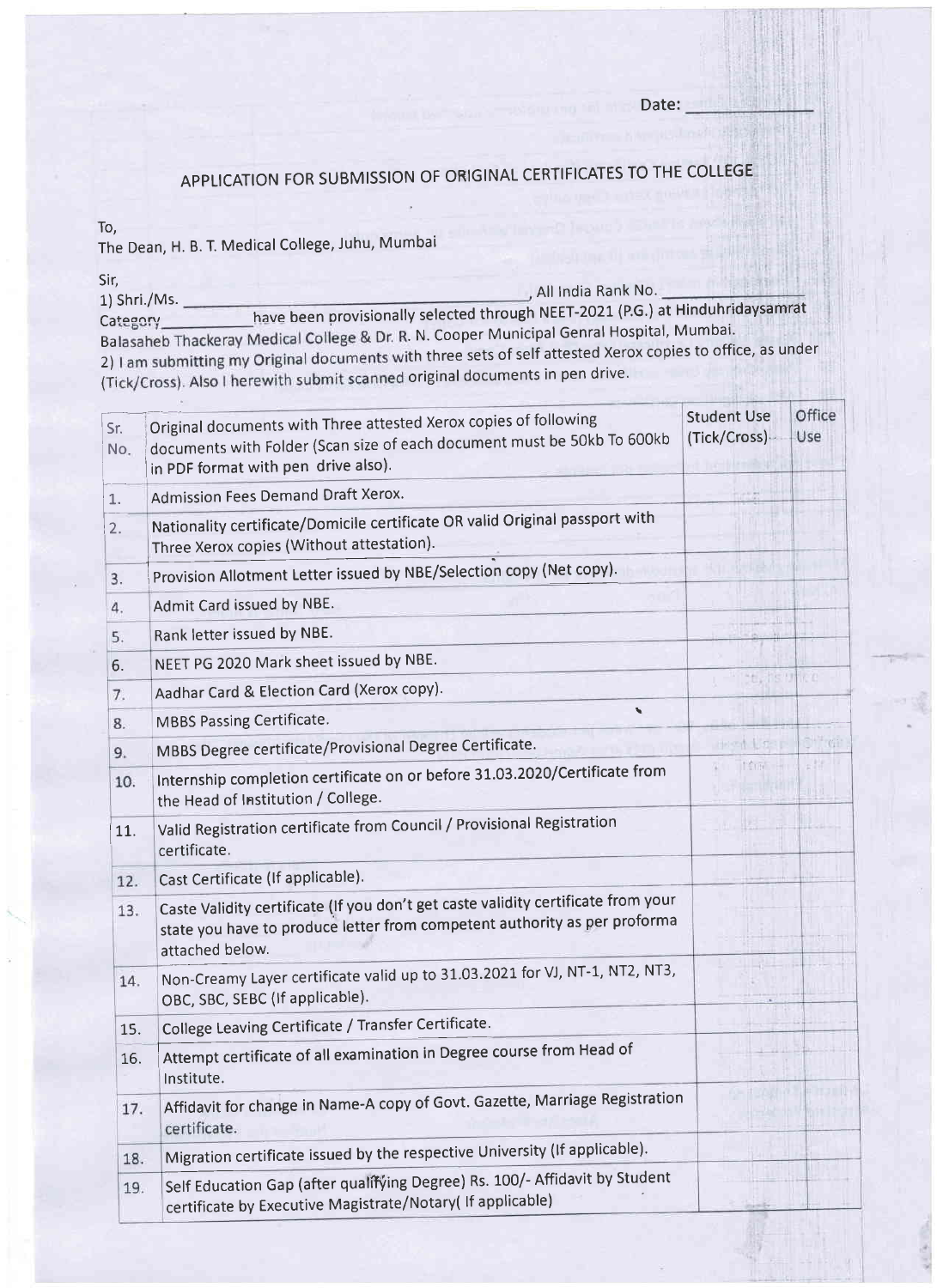| 20. | Medical Fitness certificate (as per proforma attached below)                |  |
|-----|-----------------------------------------------------------------------------|--|
| 21. | Physically Handicapped certificate                                          |  |
| 22. | 10th & 12th Passing Certificate (for date of Birth) Xerox only              |  |
| 23. | 10 <sup>th</sup> School Leaving Xerox Copy onlyp                            |  |
| 24. | All Mark sheet of MBBS Course( Original with one set Xerox only)            |  |
| 25. | Bond release certificate (If applicable)                                    |  |
| 26. | Haemogram report (Original Copy Only)                                       |  |
| 27. | Caste Certificate(If applicable) (Extra One Xerox Copy)                     |  |
| 28. | Caste Validity Certificate(Extra One Xerox Copy)                            |  |
| 29. | Non- Creamy Layer certificate valid up to 31.03.2021 (Extra One Xerox Copy) |  |
| 30. | <b>MCI Recognition Certificate</b>                                          |  |
|     |                                                                             |  |

I have not submitted following documents :-

 $4r + 2$  $M =$ 

3) Please give me the acknowledgement for the same.

| DD No | Date |     |                    |
|-------|------|-----|--------------------|
|       |      | ĸs. | Bank Name & Branch |
|       |      |     |                    |
|       |      |     |                    |
|       |      |     |                    |
|       |      |     |                    |
|       |      |     |                    |

submission of original documents after Admission cutoff date. Late fees of Rs. 50/- per week per students will be charged to the candidate towards late

Thanking You.

#### Yours faithfully.

| Signature:  |  |
|-------------|--|
| Mobile No.  |  |
| Res.Tel.No. |  |

Dr. Sachin Sonawane Associate professor

Dr. Balaji Jadhav Associate professor

نحا

Dr. Manisha Khare Head of the Department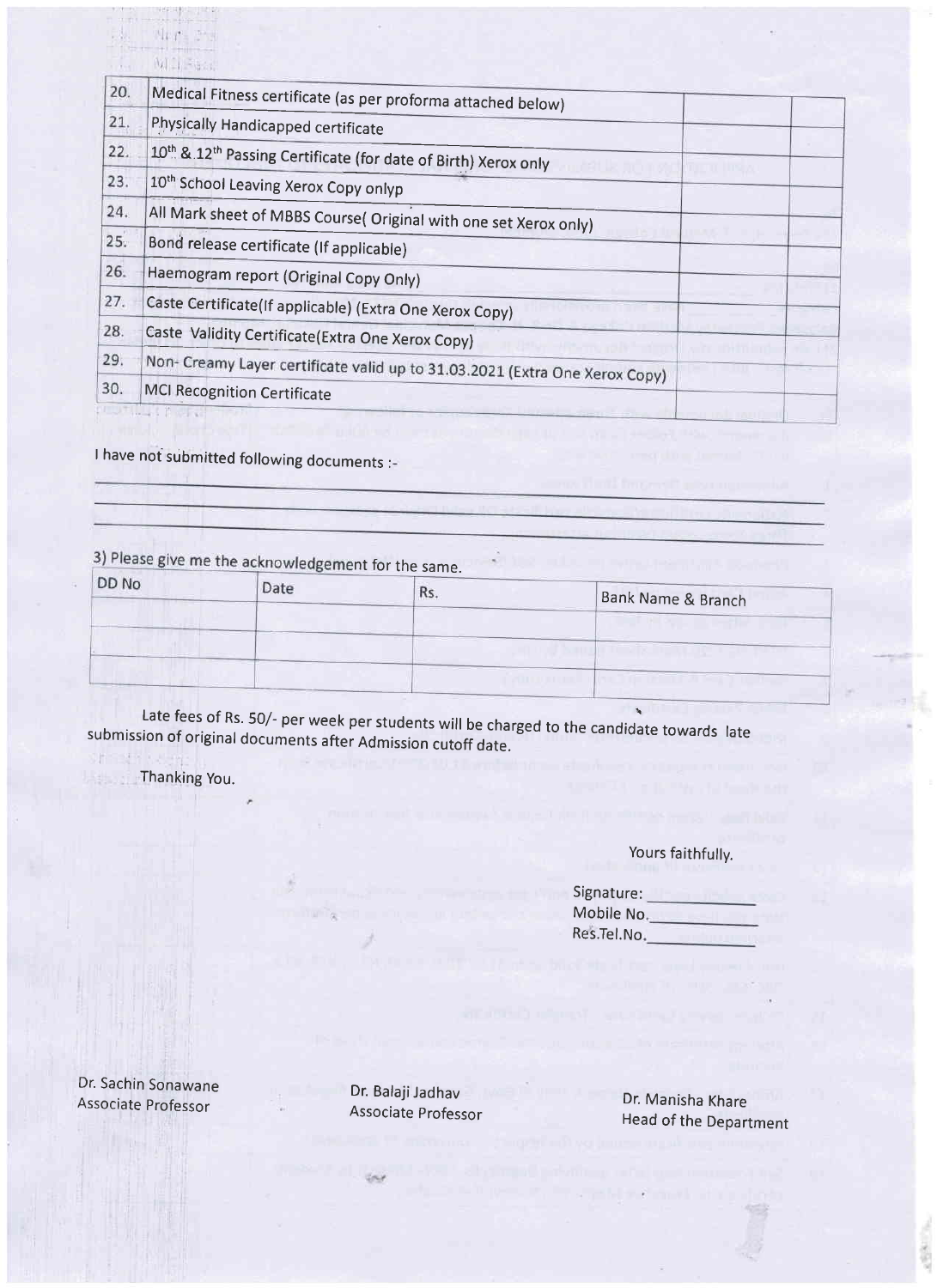### MUNICIPAL CORPORATION OF GREATER MUMBAI Hindudridaysamarat Balasaheb rhackerey Medical college And Dr. R.N.Cooper General Hospital, Juhu, Mumbai 400056

# FEES FOR M.D./M.S. ADMISSION FOR THE YEAR 2021-22

| Sr.<br><b>No</b> | <b>Types of Fees</b>                                                                                            | <b>MBBS PASSED FROM</b><br><b>MUHS UNIVERSITY</b> | <b>MBBS PASSED FROM</b><br><b>OTHER UNIVERSITY</b> |
|------------------|-----------------------------------------------------------------------------------------------------------------|---------------------------------------------------|----------------------------------------------------|
| $\mathsf{A}$     |                                                                                                                 |                                                   |                                                    |
| $\mathbf{1}$     | <b>Admission Fee</b>                                                                                            | 1500/-                                            | $1500/-$                                           |
| $\overline{2}$   | Term Fees (tuition Fee)                                                                                         | 103900/-                                          | 103900/-                                           |
| $\overline{3}$   | Development fund Fee                                                                                            | $5000/-$                                          | $5000/-$                                           |
| 4                | <b>Library Fee</b>                                                                                              | $1000/-$                                          |                                                    |
|                  | Total Amount Of D.D. in favour of<br>M.C.G.M., payable at Mumbai                                                | 111400/-                                          | $1000/-$<br>111400/-                               |
| B                |                                                                                                                 |                                                   |                                                    |
| $\mathbf{1}$     | <b>University Development Fees</b>                                                                              | $100/-$                                           | $100/-$                                            |
| $\overline{2}$   | Eligibility & Enrollment (University) fees                                                                      |                                                   |                                                    |
| a                | For MD (MUHS University)                                                                                        | 3300/-                                            | Nil                                                |
| $\mathsf b$      | For MD (Other University)                                                                                       | Nil                                               | 12000/-                                            |
| $\overline{3}$   | Ashwamedh Fees                                                                                                  | $300/-$                                           | $300/-$                                            |
| 4                | Disaster Management fee                                                                                         | $10/-$                                            | $10/-$                                             |
| 5                | <b>NSS Self Finance Unit</b>                                                                                    | $10/-$                                            | $10/-$                                             |
| 6                | Gymkhana Fees                                                                                                   | 1700/-                                            | 1700/-                                             |
|                  | Total Amount Of D.D. in favour of Dean,<br>H.B.T.Medical College, payable at Mumbai                             | $5420/-$                                          | 14120/-                                            |
| $\mathsf{C}$     | Deposit (Refundable)                                                                                            |                                                   |                                                    |
| 1                | <b>Library Security Deposit</b>                                                                                 | $2000/-$                                          | $2000/-$                                           |
| $\overline{2}$   | <b>College Security Deposit</b>                                                                                 | 4000/-                                            | $4000/-$                                           |
|                  | Above Each Deposit Amount Of D.D. in<br>favour of M.C.G.M., payable at Mumbai                                   | $6000/-$                                          | $6000/-$                                           |
|                  |                                                                                                                 | Following Amount Paid by Cash 590                 |                                                    |
| D                | Admission Form Fee (Cash-Non Refundable)                                                                        | $-525/$                                           | 590<br>$-525/$                                     |
| Ε                | Admission Cancellation Fee (Cash-Non Re-<br>fundable)                                                           | 1500/-                                            | 1500/-                                             |
|                  | Deposit is to be paid after completing all formalities of PG Admission i.e. after cut off date<br>(third round) |                                                   |                                                    |

 $73\ln\,2$ .  $D$ qa $B$ an

^

H.B.B.MedicadaC0b

ry'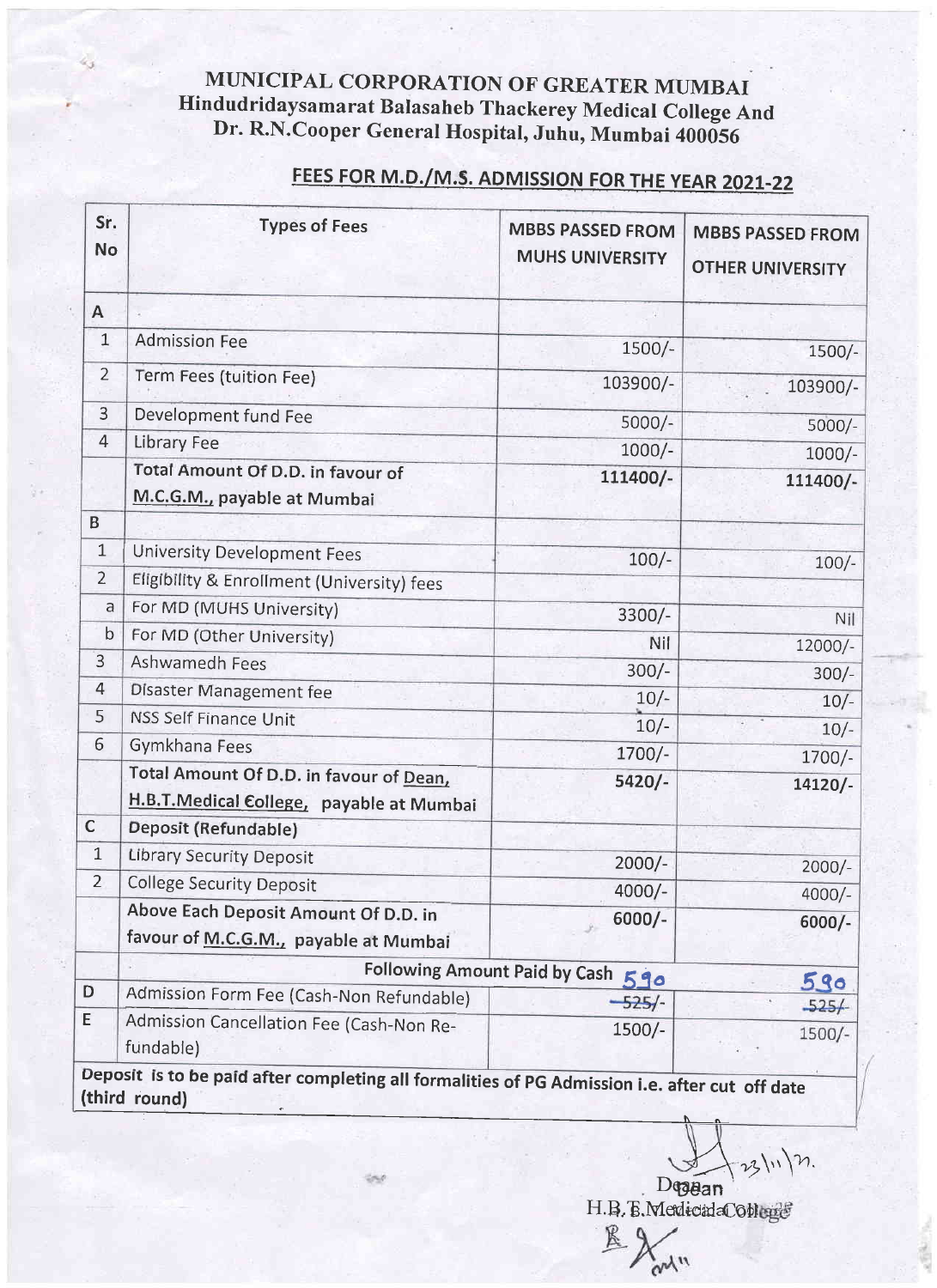# UNDERTAKING

|                                   | Shri. vears vears aged vears vears                                                                                                                                                                                                   |
|-----------------------------------|--------------------------------------------------------------------------------------------------------------------------------------------------------------------------------------------------------------------------------------|
|                                   |                                                                                                                                                                                                                                      |
|                                   | though P G Admission A. Y. ________________(All India quota / State quota) for                                                                                                                                                       |
|                                   | admission to MD / MS / Diploma course in H. B. T. Medical College do hereby                                                                                                                                                          |
|                                   | solemnly affirm and undertake that I will complete the Residency in Subject                                                                                                                                                          |
|                                   | and complete the duration of my 3                                                                                                                                                                                                    |
| years                             | 2 years course failing which I will pay Rs. 10,00,000/- (Rs. Ten                                                                                                                                                                     |
|                                   | lakhs only) for the default i. e. non completion of junior Residency tenure) and                                                                                                                                                     |
|                                   | also I will pay additional penalty of Rs. 10,00,000/- (Rs. Ten lakhs only) for lapse                                                                                                                                                 |
| of Post graduation medical seats. |                                                                                                                                                                                                                                      |
|                                   |                                                                                                                                                                                                                                      |
| Signature of the candidate        | وأنباه والمستستحدث والمتناول                                                                                                                                                                                                         |
| SML No / Rank No.                 | <u>e e constituito de la constitución de la constitución de la constitución de la constitución de la constitución </u>                                                                                                               |
| Permanent Address with Pin code   | <u> Andreas III (1994), component est est e</u>                                                                                                                                                                                      |
|                                   | <u> 1980 - Johann Johann Johann Johann Johann Johann Johann Johann Johann Johann Johann Johann Johann Johann Johann Johann Johann Johann Johann Johann Johann Johann Johann Johann Johann Johann Johann Johann Johann Johann Joh</u> |
|                                   | $\mathcal{L}$ and $\mathcal{L}$                                                                                                                                                                                                      |
| Mobile No.                        |                                                                                                                                                                                                                                      |

Res No,

**TAX**